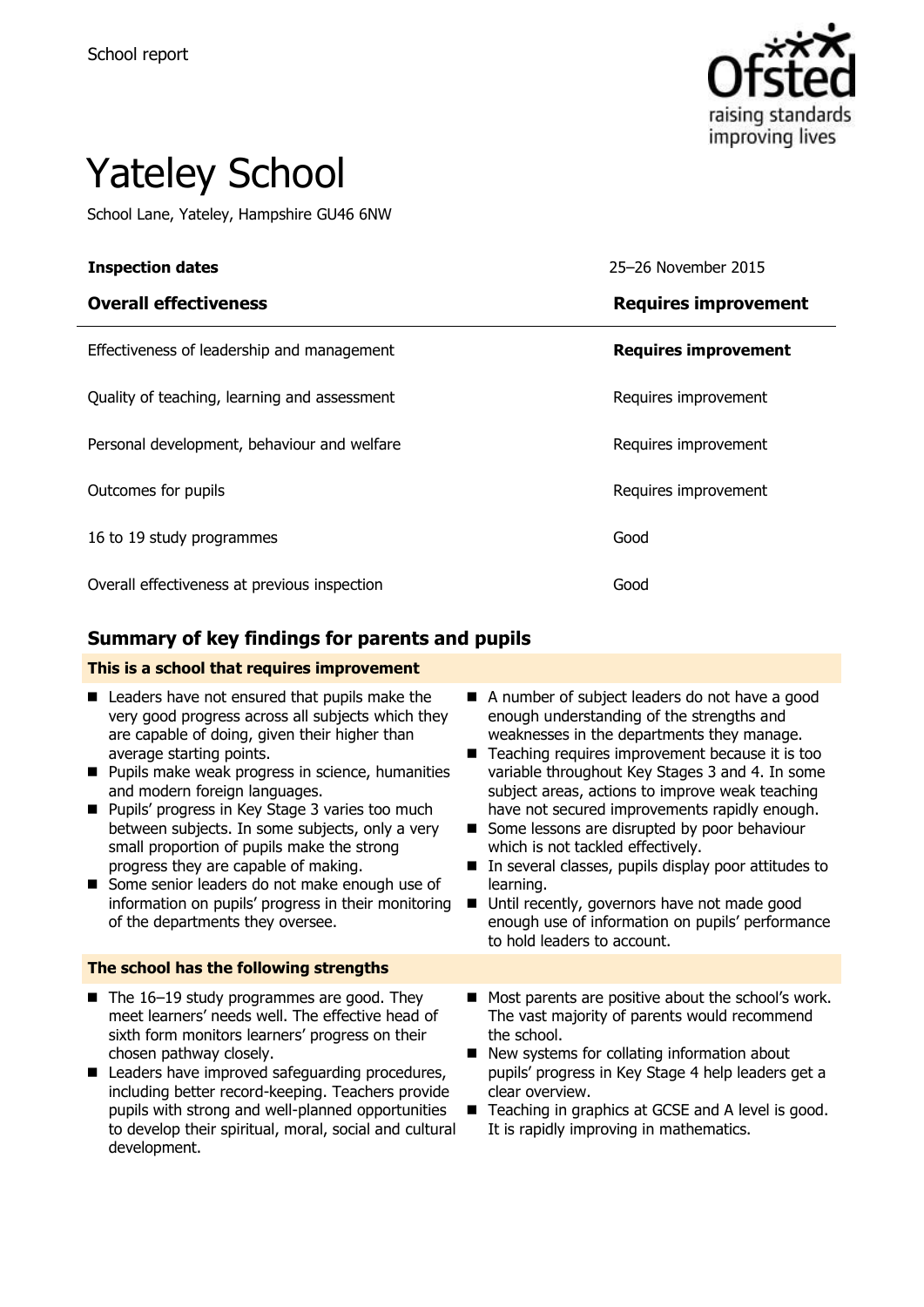

# **Full report**

#### **What does the school need to do to improve further?**

- Urgently improve the way teachers use information on pupils' starting points, especially in Key Stage 3 so that:
	- pupils make strong progress and achieve the very good GCSE results of which they are capable
	- the work teachers set is sufficiently challenging for pupils who enter the school with levels of ability that are significantly above average
	- $\frac{1}{2}$ pupils are challenged when they show a lack of pride in their work, or produce work that is below the standard that their Key Stage 2 level indicates they can achieve.
- **IMP** Improve the quality of pupils' learning, especially but not solely, in science and modern foreign languages, to the standard of the best in the school, by ensuring that all teachers:
	- pose questions that promote rapid progress for pupils of all abilities
	- provide pupils with feedback in line with the school's policy, and check whether it is helping pupils to improve
	- $\overline{\phantom{a}}$ use the new scale for assessing pupils' work accurately and consistently.
- **U** Urgently improve the way new approaches and systems for managing behaviour and improving attendance are applied so that:
	- disruptive behaviour in class is eradicated
	- the attendance of disadvantaged pupils improves.
- **E** Ensure that all leaders are more rigorous and accurate when evaluating strengths and weaknesses by:
	- $-$  placing greater emphasis on pupils' progress when they judge the quality of teaching
	- making better use of the new effective systems that provide an overview of pupils' progress when they hold the staff they manage to account.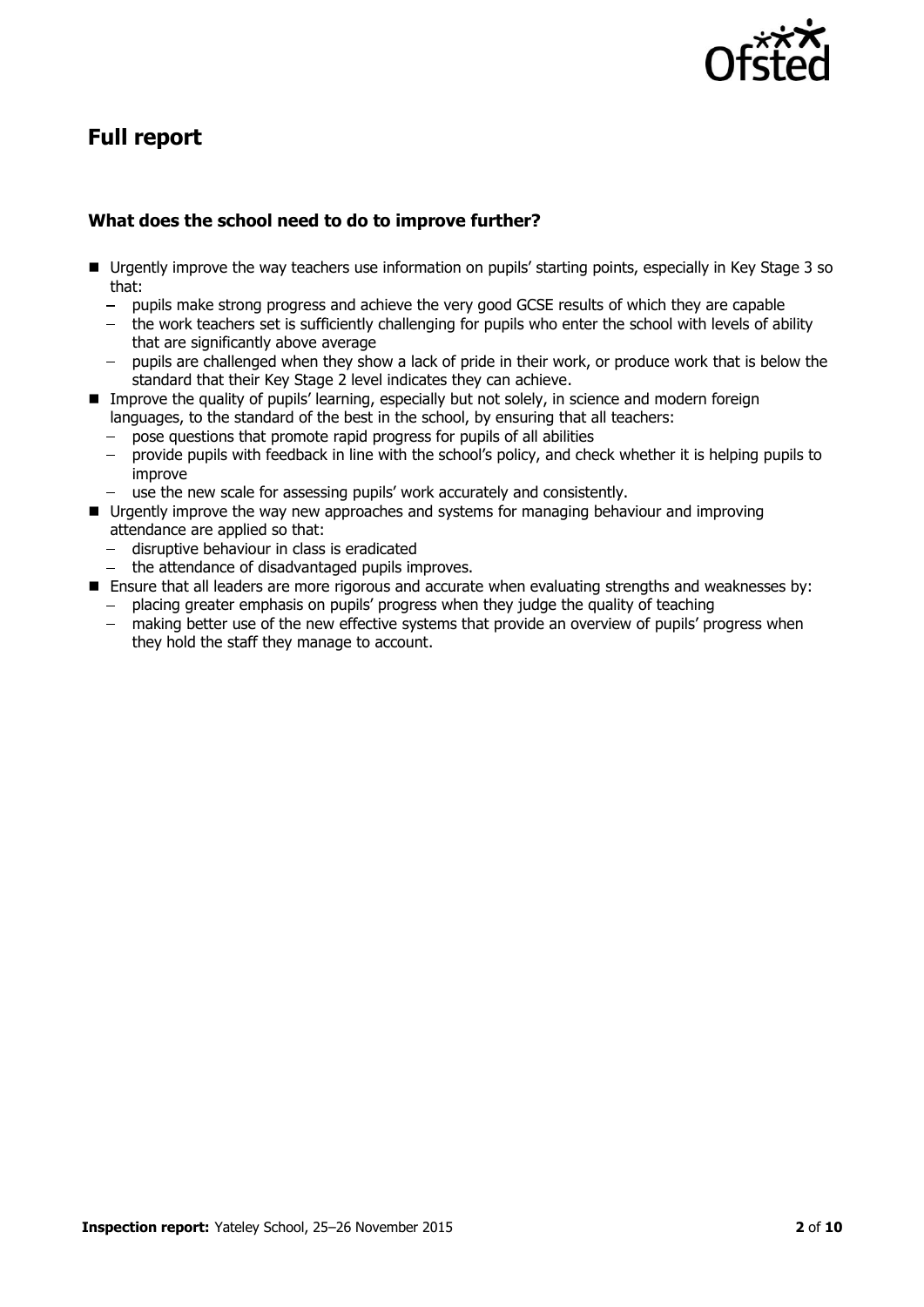## **Inspection judgements**



#### **Effectiveness of leadership and management requires improvement**

- **E** Leaders' expectations of how well pupils should behave, how hard they should work and how much progress they should make are not high enough.
- Although the recently appointed assistant headteacher has improved systems for managing behaviour, new approaches have not yet led to consistently good behaviour in all lessons. Leaders judge behaviour to be better than it is, resulting in their not sufficiently prioritising improving behaviour across the school.
- Leaders' actions to improve teaching in some subjects, namely but not solely science and modern foreign languages, have not been effective enough.
- $\blacksquare$  Not all senior leaders are rigorous enough in the way they hold subject leaders to account for the progress pupils make, especially at Key Stage 3. Some senior leaders do not insist that subject leaders ensure pupils who enter the school with attainment that is significantly above average make strong progress so they continue to achieve highly.
- **IMP** Improvements have been made to the way teachers' performance targets are set and reviewed and some teachers did not move up the pay scale last year. However, there is not sufficient clarity or consistency in the way leaders at all levels judge whether targets relating to pupils' progress have been met.
- The school has recently made changes to the curriculum and the way pupils are grouped. In Year 7, pupils are now taught in mixed-ability groups for a number of subjects. It is too early to evaluate the impact of this change.
- The school has also recently moved away from assessing using levels at Key Stage 3. Not all heads of department have ensured that the new system is being accurately or appropriately used. Some heads of department have not kept a sharp enough focus on the progress of pupils in the transitional period as the new system beds in.
- Leaders have not, until recently, monitored the impact of interventions to help identified pupils in Year 7 catch up. The special educational needs coordinator is new in post and does not have a clear enough understanding of the impact of additional help that targeted pupils receive. The new senior leader responsible for assessment has rightly identified this as an area that needs to improve and has good plans in place to do so. Funding for the small proportion of pupils who are disadvantaged has had a positive impact on their progress, especially at Key Stage 4 where gaps have narrowed.
- **E** Leaders have improved the monitoring of teaching so that they undertake a wider range of monitoring activities, include looking at books, observing lessons and reviewing pupils' progress. However, as yet the evidence from these different monitoring activities is not effectively collated. As a result, leaders do not have a definitive overview of how well teachers are performing. There are good plans in place to do this but it is too early to evaluate their impact. Teachers who need additional support receive it through wellplanned, generic training on key approaches, as well as more bespoke, subject-related guidance.
- New senior leaders have made good improvements to the way assessment information on pupils' progress in Key Stage 4 is collated so it is clearer and therefore much easier for leaders to identify patterns and trends. This is beginning to sharpen the way some leaders hold to account the subject leaders they manage. It has not yet had enough impact on improving pupils' progress in some subjects.
- The local authority has supported the school by conducting a review in March 2015. The review accurately identified weaker subject areas. The review also identified that there needed to be more rigour in the way senior leaders use information on pupils' progress to hold subject leaders to account. It included a clear target for improving this aspect of leadership. The local authority's advisers have provided well-focused help for English and science. However, the support for leaders to improve the way they hold subject leaders to account has been limited.
- The school effectively promotes tolerance. Posters around the school indicate that equality is valued and that there is no place for any form of prejudice, including homophobic bullying. Pupils commented positively on the impact of assemblies that deal with equality issues. Better systems for recording mean that any incidents where pupils show discrimination are dealt with robustly.
- The school effectively fosters a love of the arts through the curriculum as well as additional clubs, wellplanned drama productions and music competitions. This makes a strong contribution to the school's successful work to promote pupils' spiritual, social, moral, and cultural development. Pupils have the opportunity to be involved in activities ranging from building a plane to organising charitable events. Assemblies given by representatives from charities further develop pupils' sense of empathy.
- Pupils are given a good grounding in the values of modern Britain. Participation in mock trial competitions, mock elections and the pupil council teaches them to value democracy. In religious education, pupils are taken on trips, for example to the Jewish Museum, to ensure they know about and respect different cultures and religions. Tolerance is promoted through assemblies and poster campaigns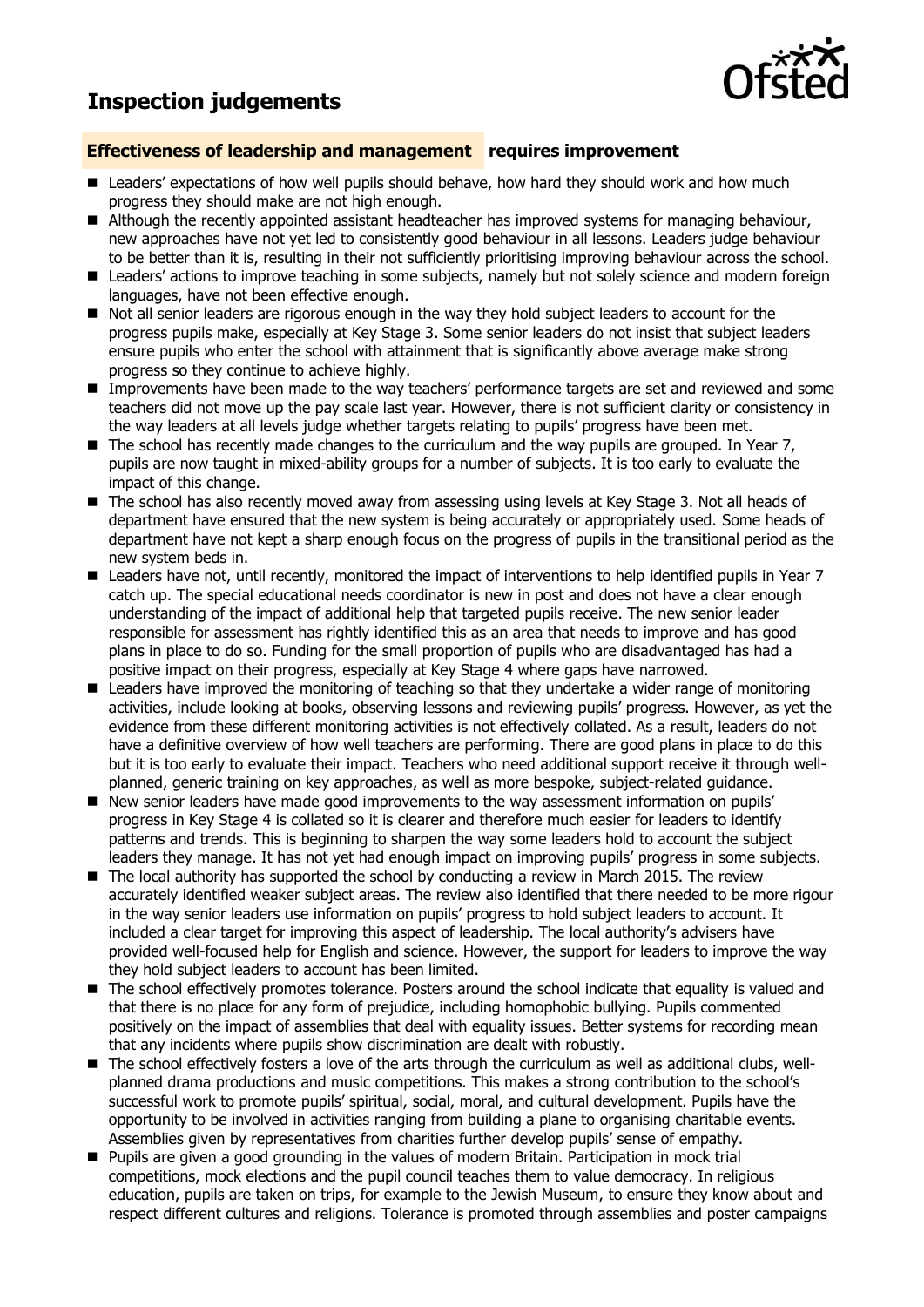

such as a recent one to stamp out homophobic bullying.

#### **The governance of the school**

- Governance improved recently and is now more robust. However, in the past governors had a limited  $\sim$ understanding of how information about pupils' performance (in comparison with national averages) can be used to judge how well the school is doing. This meant that governors did not pick up soon enough on the underachievement that led to the poor results in 2014.
- Since then, the governing body has substantially changed the way it works and is now leaner and  $\sim$ sharper. There are no committees now, so all governors are in possession of all the information. However, changes made to governance have not yet led to improvements in pupils' progress in a number of subjects.
- Governors have started to hold leaders to account more robustly. They visit the school to see it at  $\overline{\phantom{0}}$ work and ask leaders, including subject leaders, to present reports at full governing body meetings where leaders are asked challenging questions.
- The impact of this more rigorous approach is evident in the way governors have given clear directions to newly appointed leaders and carefully monitor how well they are carrying out these priorities. For example, the new leader responsible for assessment has been asked to make predictions more reliable and to improve tracking.
- The arrangements for safeguarding are effective. There have been many improvements made since the new leader responsible for safeguarding joined the school, the most significant being a change from paper-based to electronic record-keeping. This has allowed the new leader to monitor the impact of actions taken to keep children safe and check that policies and procedures are adhered to. The school has good procedures in place to respond to a serious incident. These are outlined in newsletters that are sent home. Despite this, some pupils indicated to inspectors that they need further reassurance that they will be safe at school, should such an incident occur.
- The new leader has been particularly effective at ensuring that pupils receive the support they need from external agencies, convening meetings with key partners including the local authority and ensuring action is taken in a timely manner.
- There is a comprehensive safety programme delivered through the personal education programme and citizenship lessons. This includes guidance about maintaining good mental health, detailed information on staying safe online and grooming, along with well-thought-out advice about developing better selfesteem. Radicalisation is discussed in citizenship lessons so pupils are aware of its origins and context. Teachers are receiving training on a rolling programme to keep them up to date with information relating to radicalisation and extremism.
- The school enjoys high approval ratings from parents. Responses relating to how happy and safe children feel were notably strong.

#### **Quality of teaching, learning and assessment requires improvement**

- The quality of teaching varies too much. In some subject areas such as science, teaching is mostly weak. In some other subjects, notably English and humanities, there is a mix of strong and weak teaching. In some practical subjects, such as physical education (PE) and technology, the teaching is mainly strong. It is improving fast in mathematics. Teaching in the 16–19 study programme is generally better than at Key Stages 3 and 4.
- **Teachers' assessment of pupils' work does not always help them to improve. This is because the feedback** teachers give when they mark work does not always fully adhere to the school's policy. For example, on some occasions, it does not provide pupils with a clear enough view of how well they are doing.
- Although the modern foreign languages faculty leader is very clear about what changes are needed, teaching requires improvement because teachers do not ensure that pupils receive the incremental and carefully planned introductions to new grammar and vocabulary needed to secure good progress. Not enough care is given to promoting accuracy and good pronunciation.
- In science lessons, teachers do not routinely check that learning is consolidated before they move on to the next topic. Pupils do not always get enough opportunity to explain scientific ideas at length in writing.
- In a number of classes, teachers spend a long time posing questions directed at targeted individuals, while the rest of the class look on. Despite the simplicity of some questions, targeted pupils sometimes take a long time to answer and this slows their progress and that of their classmates.
- In some classes, teachers do not make enough use of the information they have on what pupils already know and what they have already achieved when planning lessons. Consequently, the activities set for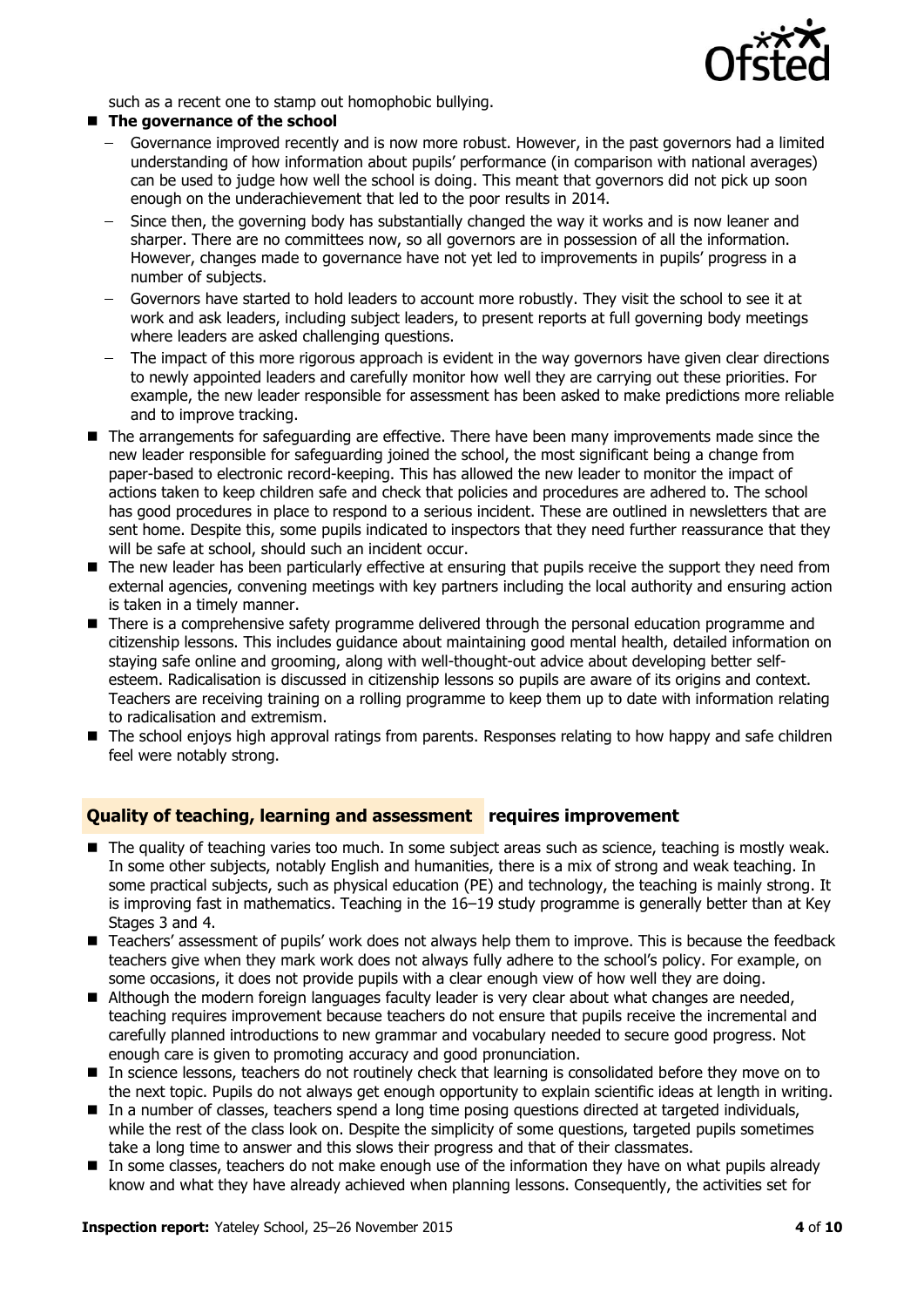

pupils are sometimes not stretching enough. For instance, in an English lesson, pupils read competently, but the teacher did not stretch pupils by encouraging them to explore different styles of reading aloud so as to engage the audience more.

- In some humanities lessons and in a number of English lessons, teaching is effective because teachers think carefully about the resources they use so that they are challenging and stimulating.
- The teaching in mathematics is improving rapidly because the subject leader has developed a wellthought-out approach for building pupils' confidence and fluency. Staff use effective questioning and provide opportunities for pupils to learn from their mistakes. Pupils' progress is closely monitored in this subject area in order to assess the impact of new approaches.
- Teaching in technology, especially graphics, is strong and has led to some good results. In graphics and some other practical subjects, notably PE, teachers make it very clear to pupils the subject-related competences and other learning skills they will need to succeed. Teachers model these skills and as a result, pupils demonstrate them effectively in both practical and theory work.
- Teaching in 16–19 study programmes is effective. In most classes, teachers make it very clear what academic vocabulary learners need to use and in what context to use it. Teachers provide learners with helpful tactics to assist them in achieving high marks in A-level examinations.

#### **Personal development, behaviour and welfare requires improvement**

#### **Personal development and welfare**

- The school's work to promote pupils' personal development and welfare requires improvement because in some lessons pupils' attitudes to learning are positive, but in others pupils display poor attitudes to learning, including not participating in question and answer sessions and not following teachers' instructions.
- A number of pupils told inspectors that their classmates displayed poor attitudes to learning, including talking while the teacher was giving explanations to the whole class. This made it difficult for them to learn well.
- **Some pupils do not have enough pride in their work. Teachers do not always insist that pupils present** their work neatly and keep their books free from graffiti.
- In some lessons pupils were eager to learn and wanted to find out more about the topic they were studying. However, in a number of lessons pupils were disengaged from their learning and did not complete the tasks teachers set for them even when the teachers requested them to do so.
- Aspects of the careers quidance programme are strong, such as opportunities for pupils to participate in work experience and hear about potential careers from visiting speakers in Key Stage 4. The careers programme starts in Year 7. Some pupils are not clear enough about the information they receive through this programme.
- **Pupils benefit from the modules delivered as part of personal development which help them grow better** self-esteem and develop a greater sense of well-being. They understand well how to stay safe.

#### **Behaviour**

- The behaviour of pupils requires improvement because some pupils display poor behaviour in lessons which is not always addressed well by teachers.
- The new leader responsible for behaviour has introduced systems for managing behaviour. However, these systems are not consistently applied by all staff in all lessons.
- The new, more precise recording system has contributed to a recent increase in reported incidents of poor behaviour and bullying. Analysis of information collated shows that since the start of term, there have been nearly as many incidents where pupils have used derogatory language, including racist language, than in the whole of the last academic year. In response to this, there has been a focus on raising awareness of equality issues around school and changes to the way the school responds to bullying.
- Better monitoring procedures mean leaders have a clearer picture of what types of poor behaviour are most prevalent and which pupils need to be targeted. Leaders are beginning to use this information to tackle poor behaviour more effectively. As a result of taking a more robust and precise approach, the number of fixed-term exclusions rose last year.
- Attendance improved overall last year compared with 2014, but persistent absence for disadvantaged pupils increased in 2015. The school checks the attendance of disadvantaged pupils carefully and a raft of interventions have been introduced to improve it, including using legal measures such as fines. However,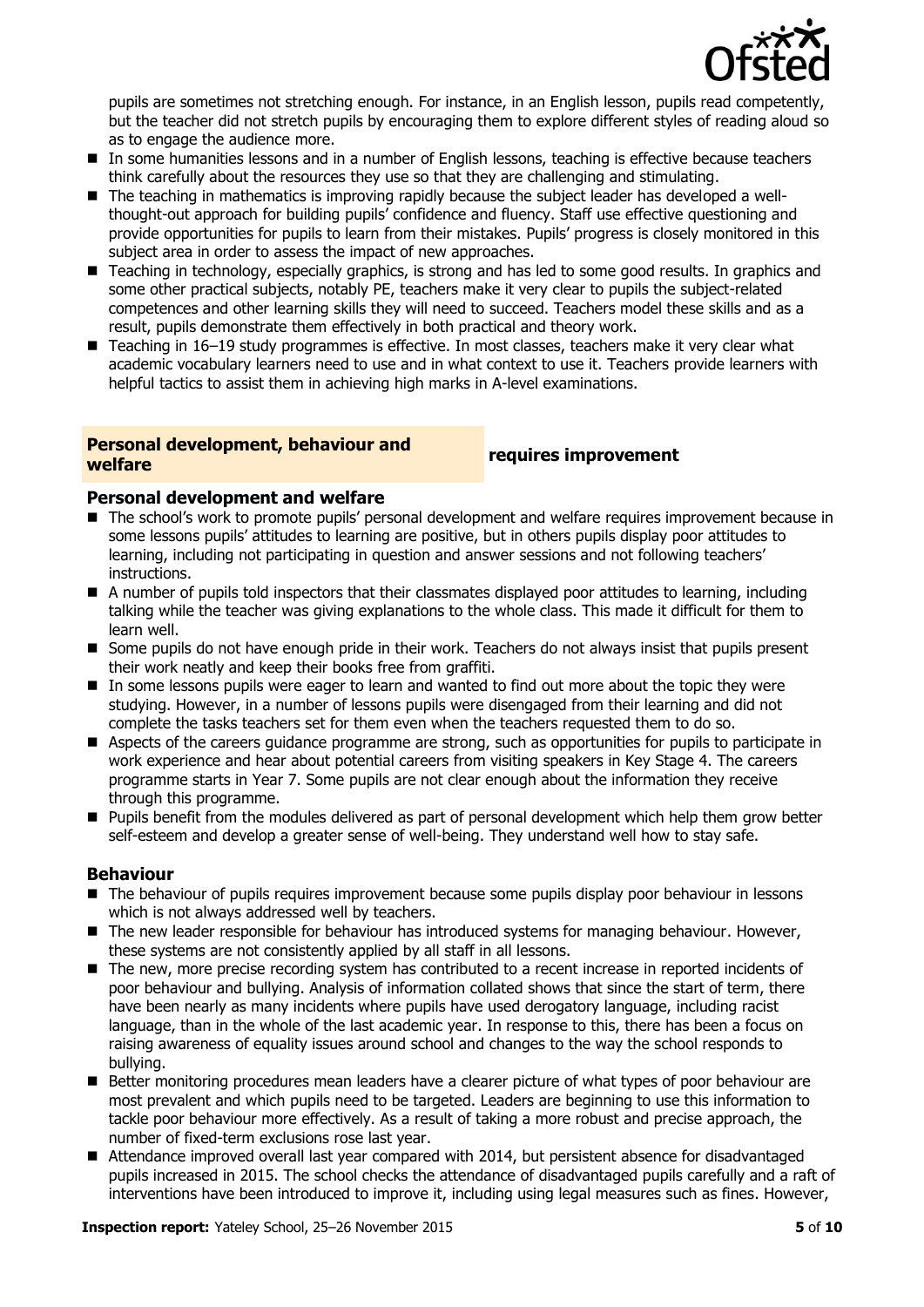

they are not yet having an impact as disadvantaged pupils' overall attendance remains too low, and persistent absence for this group has increased.

■ The responsible leader works closely with the leaders of alternative provision to ensure that pupils attending off-site provision make progress and develop the personal skills they need to succeed when they return to Yateley School.

#### **Outcomes for pupils require improvement**

- Nearly half the Year 11 pupils entered the school with high Key Stage 2 scores. However, in 2015 not enough pupils made the very strong progress of which they were capable, given their high starting points.
- **Despite their higher than average starting points, pupils' progress was weak in 2014, and was** significantly below average in science, mathematics, English, humanities and languages. In 2015, pupils' progress did not improve enough. It went up in English and mathematics, but declined in science and modern foreign languages. It improved slightly in humanities but remained below the national average.
- The subjects named above are part of the suite of qualifications known as the English Baccalaureate (Ebacc). As a result of poor progress in some subjects that are included in the Ebacc, the percentage gaining this measure was low in 2014 and remained below average in 2015.
- In 2014, the school's GCSE predictions were over-optimistic. This was a contributory factor in the dip in results because not enough pupils were targeted for additional help. In 2015, following improvements, predictions were more accurate but remained significantly too optimistic, most notably in some science subjects, history and French.
- $\blacksquare$  The improved Key Stage 3 tracking system indicates that too few pupils are making greater than expected progress in several subjects such as science, French, Spanish and history. This is not good, given pupils' higher than average starting points. This is because teachers are not sufficiently focused on ensuring pupils make good progress from their starting points and work set does not always enable pupils to make good strides in their learning.
- The new Key Stage 3 tracking system indicates that disadvantaged pupils in Key Stage 3 make progress in line with their peers and in some subjects exceed it. However, the progress made by pupils who are disabled or who have special educational needs varies too much between subjects and year groups. In some year groups, it is weak when compared with that of other pupils, for example in Year 8. The superficial way in which the progress of this group has been tracked to date has not supported pupils with additional needs in moving forward in their learning.
- The progress of disadvantaged pupils improved in 2015, in English and mathematics GCSE. Consequently, the gap narrowed between their progress and that of their peers from most starting points. From some starting points, disadvantaged pupils made better progress than their peers, for example, less-able disadvantaged pupils in English. However, in mathematics, the gap widened in the proportion of disadvantaged less-able pupils making greater than expected progress when compared with others. The mathematics subject leader has identified why this was and has good plans in place to ensure that this group of pupils make progress line with their peers in 2016.
- Changes made to courses at Key Stage 4 in English led to improved GCSE results in 2015. However, pupils in Key Stage 3 are not routinely provided with the deep learning required to succeed in the new GCSE examinations that are being introduced from 2016 onwards.
- **In graphics GCSE and BTEC business studies, pupils achieve highly because teachers are very clear about about** precisely how pupils need to learn and what they need to do to be successful.
- The school prepares pupils well for their next stages. All of the pupils at the end of Year 11 last year went on to education, employment or further training. Just over half of Year 11 pupils last year decided to do their 16–19 study programmes in the school's sixth form. The number of pupils in the current Year 11 choosing to stay on this year is higher .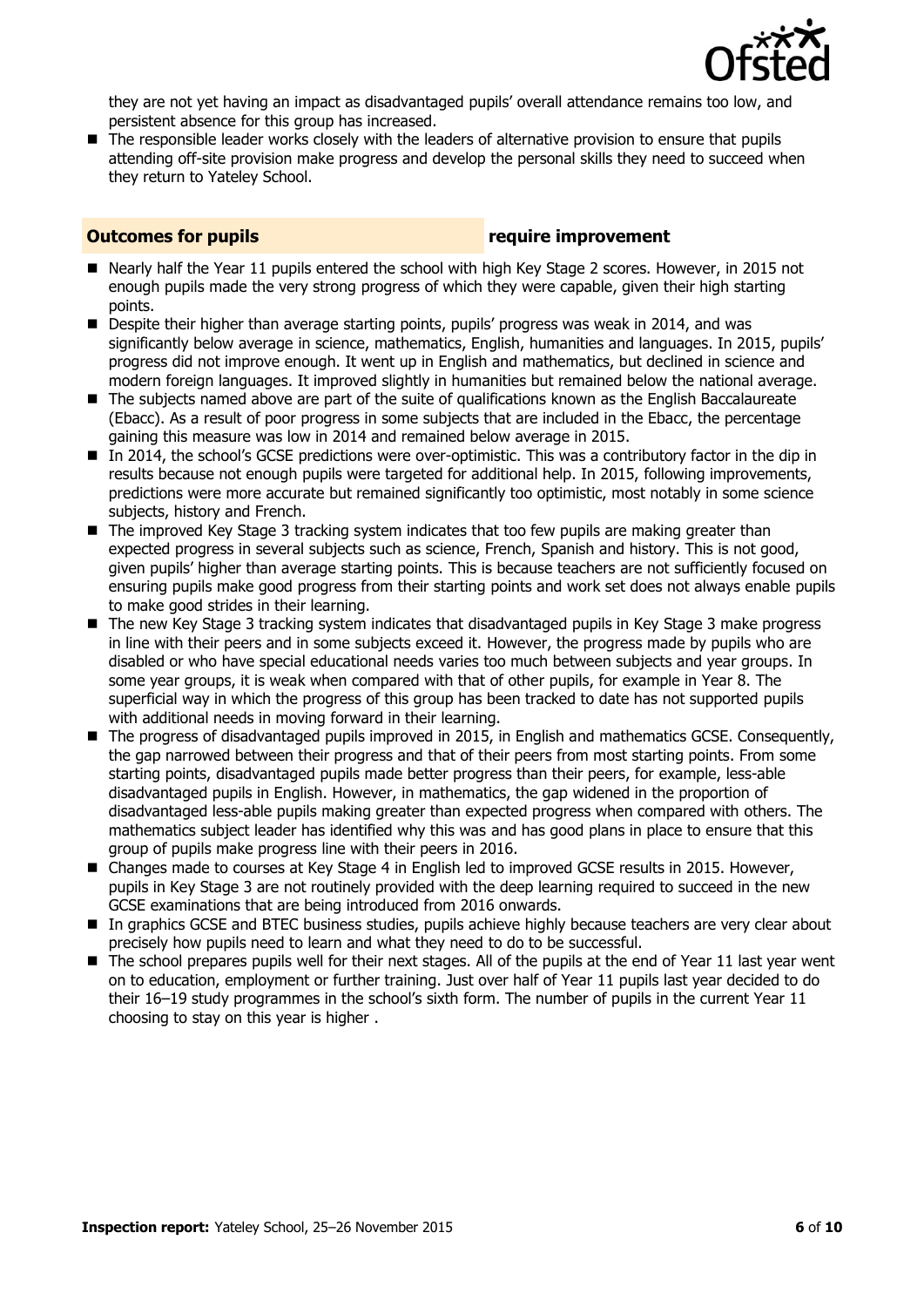

#### **16 to 19 study programmes are good**

- The school's sixth form meets the needs and aspirations of its learners well, whether they plan to go on to university or enter immediately into the world of work. It provides a suitably wide range of A-level courses, as well as a smaller number of vocational options. These are overseen by the effective head of sixth form who maintains a relentless focus on ensuring learners make good progress towards meeting their challenging targets.
- Achievement in the sixth form is improving. In recent years, the progress learners made in academic subjects has declined to below that seen nationally. This decline was halted last year because the sixthform leader made successful changes. He has rightly focused on ensuring that teaching deepens and furthers learners' learning and provides good progress. Teachers' interventions for learners identified as being at risk of not meeting their challenging targets, are now more effective. Progress in graphics and sociology is notably strong.
- During the inspection, progress seen was good in most but not all lessons. It was strongest where teachers were focused on using every opportunity to extend learners' levels of expertise, including by modelling how to use academic language and setting task that help learners to cope with the higher challenge of A-level examination questions. Up until now, learners studying vocational courses made progress that was lower than the national average. They now make much better progress because they are given greater guidance in how to meet the course requirements.
- Tighter tracking and referral systems for learners who are falling behind have been introduced and have contributed to better achievement. There are clear steps for teachers to follow if they have any concerns about a learner's progress or attitude to learning. The sixth-form leader carefully checks that any additional support given by teachers makes a difference. Where necessary, if there is more than one concern from the same class, the head of sixth form alerts subject leaders so they can check that teachers have strong enough subject knowledge and understanding of what is required at this level.
- The leader, together with the tutor team, ensure that the sixth-form environment is one in which learners are able to learn well and typically make good progress, but also supports them to develop into confident young citizens ready for life in modern Britain. Careers guidance is strong. Learners' potential career aspirations are taken into account and nurtured right from the moment they apply. For example, learners are matched with a form tutor who has experience or knowledge of the type of career they are hoping to follow.
- In Year 12, learners spend time finding out about potential destinations. Work experience helps provide learners with a valuable insight into possible careers. They mainly arrange their own work but the sixthform team recognise the difficulty of getting placements in some professions and use links they have developed with employers to enable learners to access placements in journalism, education and health. A whole raft of other activities including visiting speakers, support for applications and educational visits also contribute to the school's success in ensuring learners flourish in their next steps.
- Tutor time and assemblies, as well as volunteering activities, contribute well to learners' broader development. This includes learning about how to keep safe online, staying healthy and being challenged to question any discriminatory or derogatory language. The 'social diversity champions group' of sixth formers actively works to challenge prejudice of any type, including homophobia.
- The sixth form is caring and nurturing. The leader makes sure learners in difficulty receive as much help as they need to succeed in their studies. Consequently, sixth formers are strong role models for younger pupils and help to run societies and additional activities. They behave well and exhibit high levels of maturity. The school counsellor provides helpful support for those who find the pressures of moving on to the next stage of their lives difficult. Retention between Year 12 and 13 is high and those who need to resit examinations in either English or mathematics are well supported.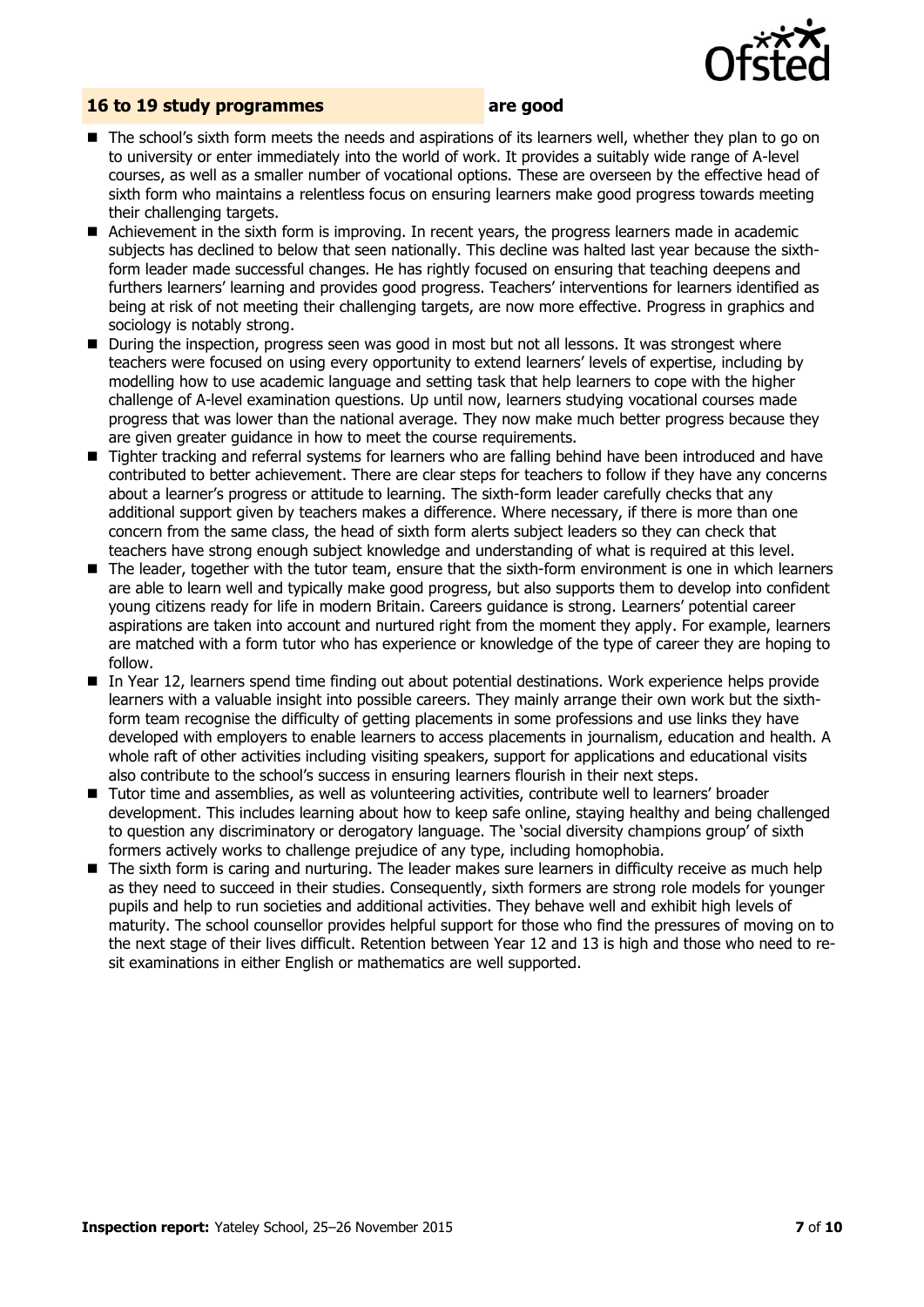

# **School details**

| Unique reference number  | 116433    |
|--------------------------|-----------|
| <b>Local authority</b>   | Hampshire |
| <b>Inspection number</b> | 10003513  |

This inspection was carried out under section 8 of the Education Act 2005. The inspection was also deemed a section 5 inspection under the same Act.

| <b>Type of school</b>                                    | Secondary comprehensive    |
|----------------------------------------------------------|----------------------------|
| <b>School category</b>                                   | Community                  |
| <b>Age range of pupils</b>                               | $11 - 19$                  |
| <b>Gender of pupils</b>                                  | Mixed                      |
| Gender of pupils in 16 to 19 study<br>programmes         | Mixed                      |
| <b>Number of pupils on the school roll</b>               | 1,296                      |
| Of which, number on roll in 16 to 19 study<br>programmes | 314                        |
| <b>Appropriate authority</b>                             | The governing body         |
| <b>Chair</b>                                             | Mrs Wendy Cairns           |
| <b>Headteacher</b>                                       | Mr Mark Jackman            |
| <b>Telephone number</b>                                  | 01252 879222               |
| Website                                                  | www.yateleyschool.net      |
| <b>Email address</b>                                     | admin@yateley.hants.sch.uk |
| Date of previous inspection                              | 24-25 November 2010        |

#### **Information about this school**

- The school is larger than the average-sized comprehensive school, with a sixth form.
- The majority of pupils are of White British origin.
- The proportion of pupils who are disadvantaged is well below average.
- The proportion of pupils who are disabled or have special educational needs is below average.
- In September 2015, the head of English, head of modern foreign languages and special educational needs coordinator joined the school.
- Five pupils attend the Linden Centre for alternative provision, and one attends Ashwood.
- The school meets the government's current floor standards, which set minimum expectations for attainment and progress.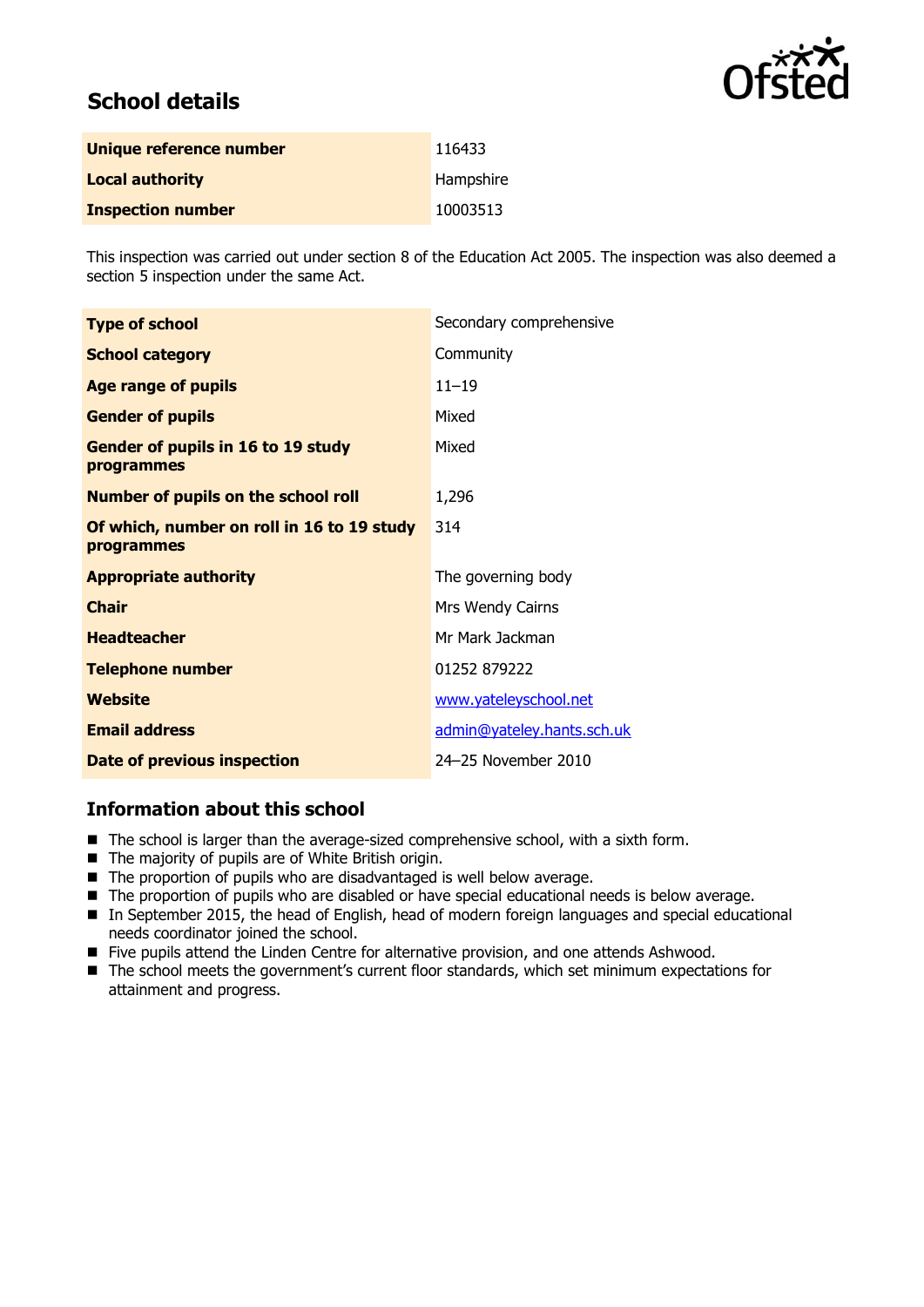

### **Information about this inspection**

- Inspectors observed learning in 34 lessons. They conducted several short visits to classes on different occasions and were accompanied by leaders, including subject leaders, for some of these short visits. Inspectors made a phone call to the Linden Centre, the alternative provision attended by five pupils.
- **Inspectors met with the headteacher, senior leaders, heads of houses, subject and faculty leaders, a** panel of teachers, a panel consisting of newly qualified teachers and pupil teachers, the leader of 16–19 study programmes, representatives from the governing body, a representative of the local authority, and five small groups of pupils from Key Stages 3 and 4, as well as a group of pupils from Key Stage 5. Inspectors made two telephone calls to the leader with responsibility for safeguarding and behaviour.
- A wide range of documents was scrutinised, including the school's records relating to behaviour and attendance, safeguarding records, performance information, development planning, self-evaluation documents, teaching plans for different subjects and policies. Inspectors scrutinised pupils' work in books. Inspectors also conducted a book scrutiny with senior leaders, in which most of the books belonging to a small sample of pupils, including disadvantaged pupils, pupils who needed additional support and more-able pupils were reviewed.
- Inspectors took into account the 314 responses to Parent View and the 83 staff survey responses received as well as 138 responses to the pupil survey.

#### **Inspection team**

| Sarah Hubbard, lead inspector | Her Majesty's Inspector |
|-------------------------------|-------------------------|
| Diana Choulerton              | Her Majesty's Inspector |
| Keith Palithorpe              | Ofsted Inspector        |
| Patricia Slonecki             | Ofsted Inspector        |
| <b>Beverley Johnston</b>      | Ofsted Inspector        |
| <b>Julie Miriam</b>           | Ofsted Inspector        |
| Ian Bauckham                  | Ofsted Inspector        |
| <b>Christopher Lee</b>        | Ofsted Inspector        |